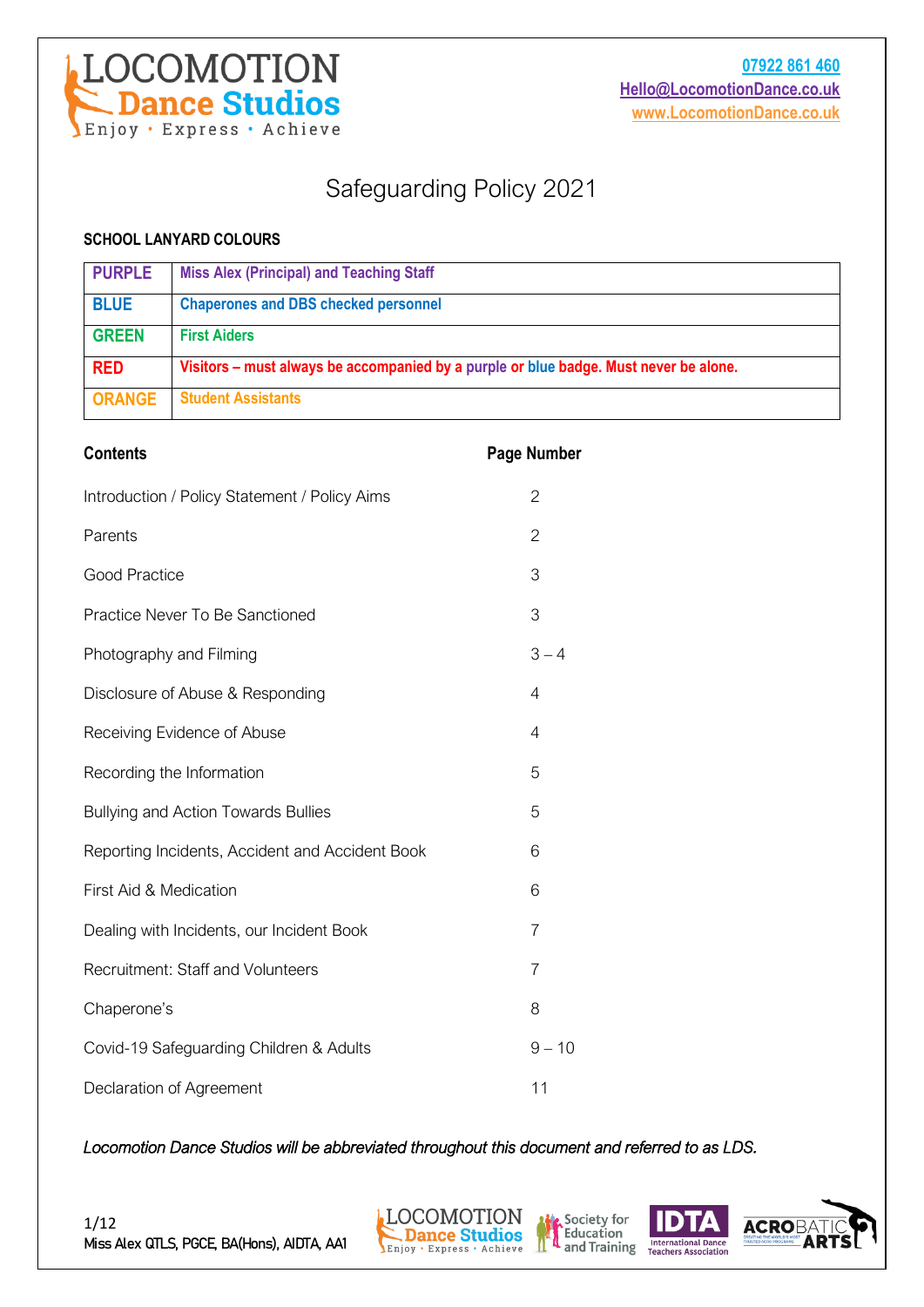#### DESIGNATED SAFEGUARDING LEAD (DSL) Alexandra Earnshaw

#### Introduction

Locomotion Dance Studios believes that:

- $\checkmark$  The welfare of children and young people is paramount and will always be put first.
- ✓ All children, whatever their age, culture, disability, gender, language, racial origin, religious beliefs, and/or sexual identity have the right to protection from abuse. Bullying will not be accepted or condoned.
- ✓ All adults and 'Student Assistants' will demonstrate positive role modelling when interacting with other people whilst representing LDS.
- $\checkmark$  All suspicions and allegations of abuse will be taken seriously and responded to swiftly and appropriately.
- ✓ All member and employees, voluntary or paid, working within Locomotion Dance Studios have a responsibility to report any concerns to the Principal Alexandra Earnshaw and should be clear on how to respond appropriately.
- $\checkmark$  Action will be taken to stop any inappropriate verbal or physical behaviour.
- $\checkmark$  LDS and its members and staff will be kept up to date with health and safety and child protection legislation.
- $\checkmark$  LDS's teachers and staff will undertake the relevant development and training.
- $\checkmark$  LDS's teachers and staff will take a register at the start of each session.
- $\checkmark$  LDS's teachers and staff will undertake a risk assessment however, the overall maintenance of the building(s) lies with the proprietor. LDS's teacher and staff will monitor risk throughout LDS's usage.

#### Policy Statement

Locomotion Dance Studios has a duty of care to safeguard all children involved in sessions from harm. All children have a right to protection. The needs of disabled children and others who may be particularly vulnerable must be considered. Locomotion Dance Studios adheres to all safeguarding legislation and this policy. A child is defined as under 18 in The Children Act 1989. This policy is readily available in the policies folder at the dance school.

#### Policy Aims

The aim of the Locomotion Dance Studios Child Protection Policy is to promote good practice:

- To provide children, young people and adults with appropriate safety and protection whilst in the care of Locomotion Dance Studios.
- Allow all staff/volunteers to make informed and confident responses to specific child protection issues and know how to get in touch with the local authority social services.

#### **Parents**

Locomotion Dance believes it to be important there is a positive partnership between parents and staff members.

- Parents are encouraged to be involved in the activities of the dance school and share in the responsibility for the care of children.
- All parents have the responsibility to collect (or arrange collection of) their children after rehearsals or performances. It is NOT the responsibility of the Chaperones to take children home.







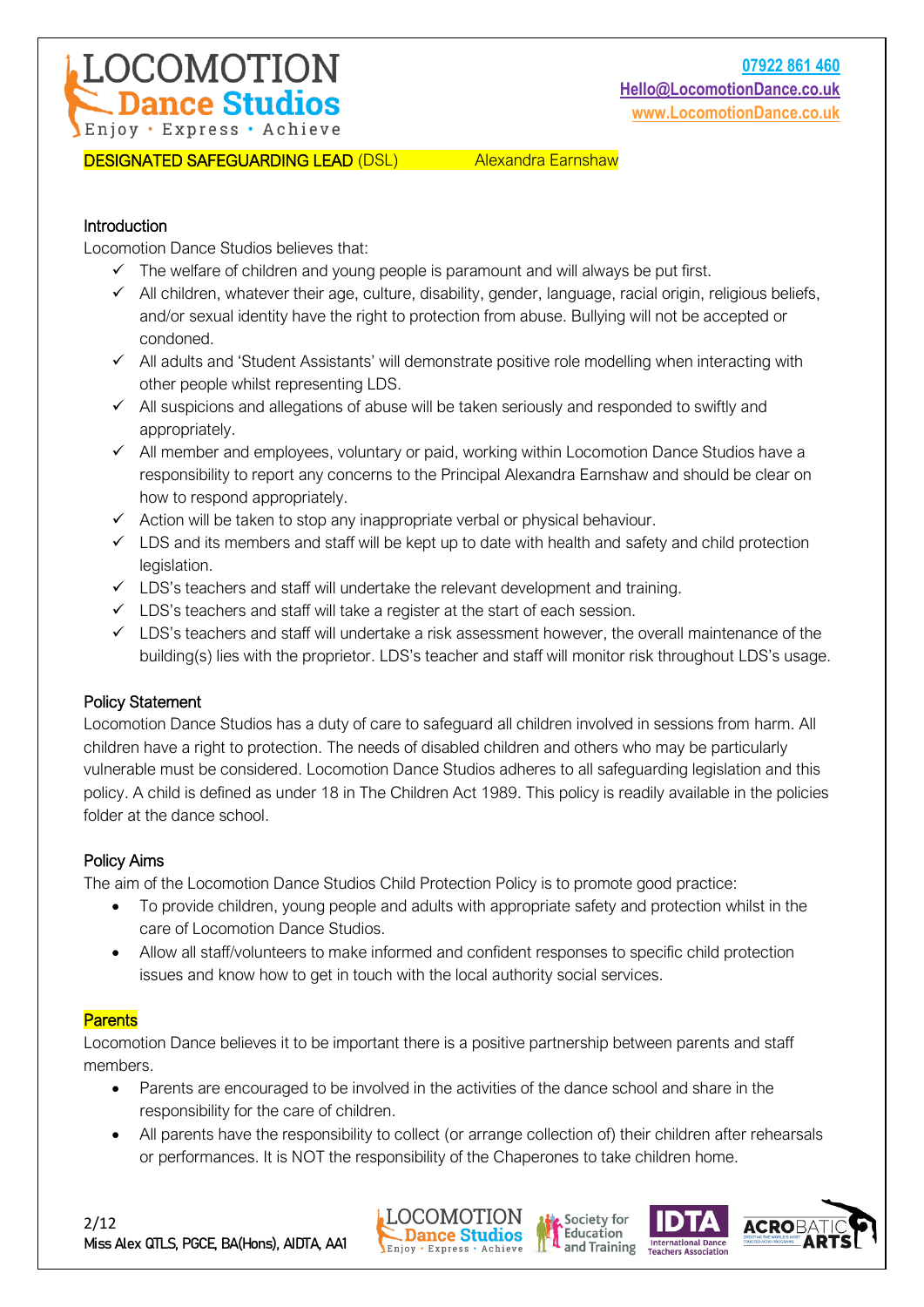#### Good Practice

Locomotion Dance Studios will encourage the following:

**DCOMOTION Dance Studios** 

Enjoy · Express · Achieve

- Always put the welfare of the learner first and ensure they are always supervised .
- Follow all policies set out by LDS whilst making dance fun, enjoyable and promoting fair play.
- Teachers are required to keep up to date with the technical skills, qualifications and insurance in dance.
- Staff are required to work in an open environment avoiding unobserved situations with individual children, maintaining a safe and appropriate distance with children.
- If any form of manual/physical support is required, it should be provided openly and in accordance to the guidelines provided by the IDTA, with adults seeking permission from the child first and the purpose of the contact shall be made clear.
- Parents / Guardians have the right to request their child experiences zero physical support
- Treat students, staff and others who are associated with LDS, with respect and dignity as per the Equality and Diversity policy; treating all learners will respect and dignity.
- Building balanced relationships based on mutual trust which empowers children to share in the decision-making process.
- Performances: Parents will be involved in the chaperone process and are required to work in pairs.
- Staff must be an excellent role model this includes not smoking or drinking alcohol in the company of young people.
- It is essential to give enthusiastic and constructive feedback as oppose to negative criticism.
- Students will not be pushed in terms of ability against their will; excessive training will not be provided unless this is the both the wish of the learner and their parent/guardian.
- By registering with LDS, parents/guardians (or the learner if over 16 years), have given LDS staff authorisation to provide emergency first aid to the learner.
- The accident book will be kept up to date including all details of the injury and any treatment given.
- Requesting written parental consent if dance centre officials are required to transport young people in their cars.

#### Practice Never to be Sanctioned

- Engage in rough, physical or sexually provocative games, including horseplay.
- Share a room with a child.
- Allow or engage in any form of inappropriate touching.
- Allow children to use inappropriate language; inappropriate language must be challenged.
- Make sexually suggestive comments to a child.
- Reduce a child to tears as a form of control.
- Allow allegations made by a child to go unchallenged, unrecorded or not acted upon.
- Do things of a personal nature for children or disabled adults that they can do for themselves.
- Invite or allow children to stay at your home unsupervised

#### Photography and Filming







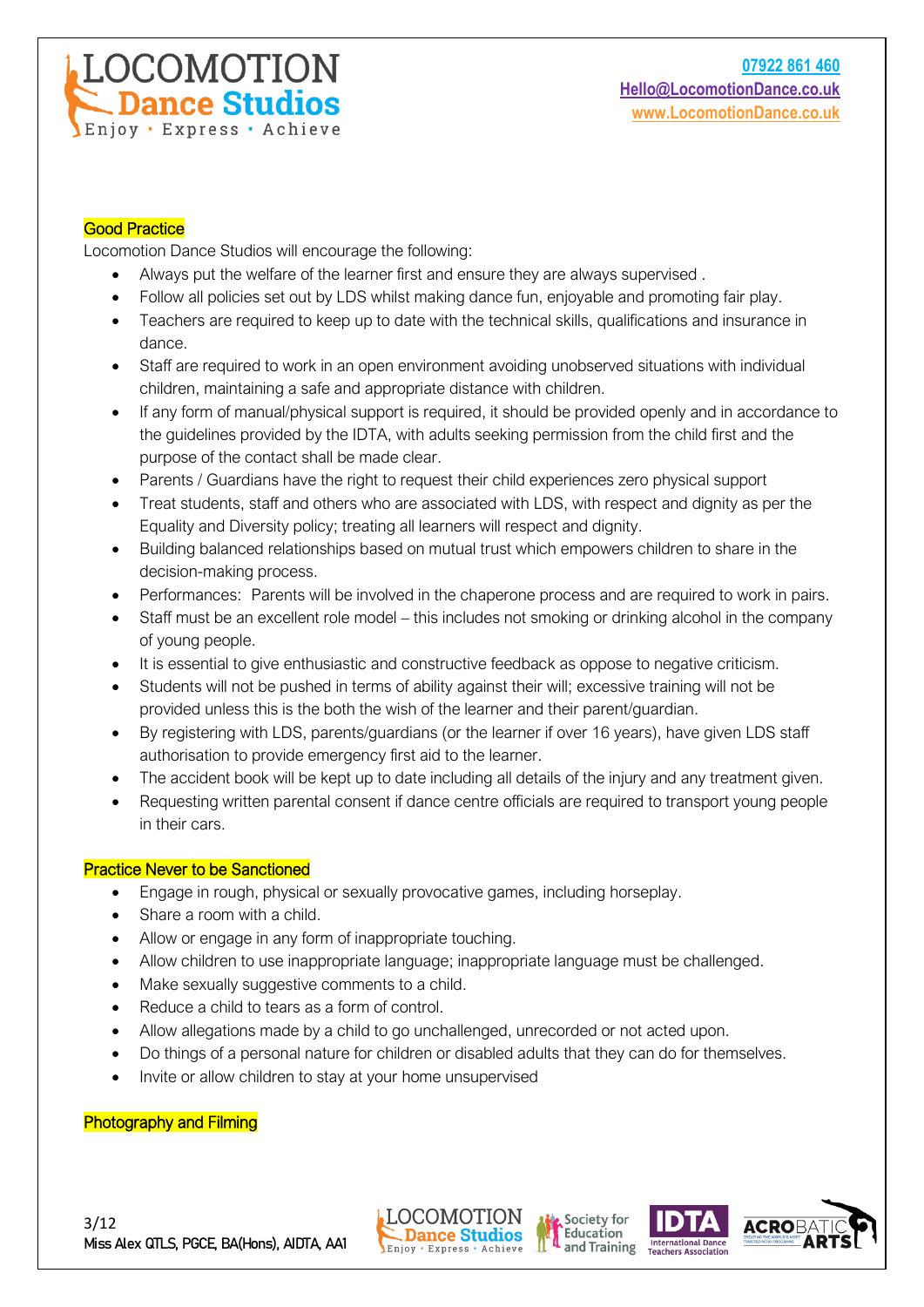# **COMOTION**<br>- Dance Studios Enjoy · Express · Achieve

Videos may be used as a training aid as part of the coaching programme. Videos are stored on an encrypted device. Locomotion Dance Studios adhere to the following rules and guidelines with regards to photography and filming:

Photography and Filming:

- Permission for use of a child's photograph, for the use on social media and for the purposes of advertising on leaflets and LDS's website, parental/guardian permission will have been sought first.
- Images must be taken on a device which belongs to LDS and only by authorised personnel.
- LDS can give permission to external professional photography companies to take photographs and videos; this could be for performances or advertisement. All photography personnel and external companies will hold an up to date DBS (Disclosure and Barring Service).
- Images of children posted online or in printed matter will be identified by their first name only and with no other personal details.
- Anyone who has a complaint or concern regarding the images posted are to inform Alexandra Earnshaw at the earliest convenience.
- The expectations for parents or spectators who wish to take photographs or film at an event are to avoid inappropriate or intrusive photography.
- Locomotion will store the photographs and videos on an encrypted device and cloud.

#### Disclosure of Abuse and Responding

It is not the responsibility of anyone working for Locomotion Dance Studios in a paid or unpaid capacity to take responsibility or to decide whether child abuse has taken place. However, there is a responsibility to act on any concerns through contact with the appropriate authorities.

• Any suspicion that a child has been abused by either a member of staff or a volunteer should be reported to Alexandra Earnshaw who will take steps considered necessary to ensure the safety of the child in question and any other child who may be at risk.

Locomotion Dance Studios will fully support and protect anyone, who in good faith reports his or her concern that a colleague is or may be abusing a child.

When there is a complaint against a member of staff there may be three types of investigation:

- A criminal investigation.
- A child protection investigation.
- A disciplinary or misconduct investigation.

The results of the police and child protection investigation may well influence the disciplinary investigation.

#### Receiving Evidence of Possible Abuse:

It is particularly important Locomotion Dance Studios respond appropriately to possible abuse. The following must be adhered to:

- Stay calm and remain in control as to not frighten the young person
- Reassure the young person they are not to blame and that it was right to inform an adult / seek help







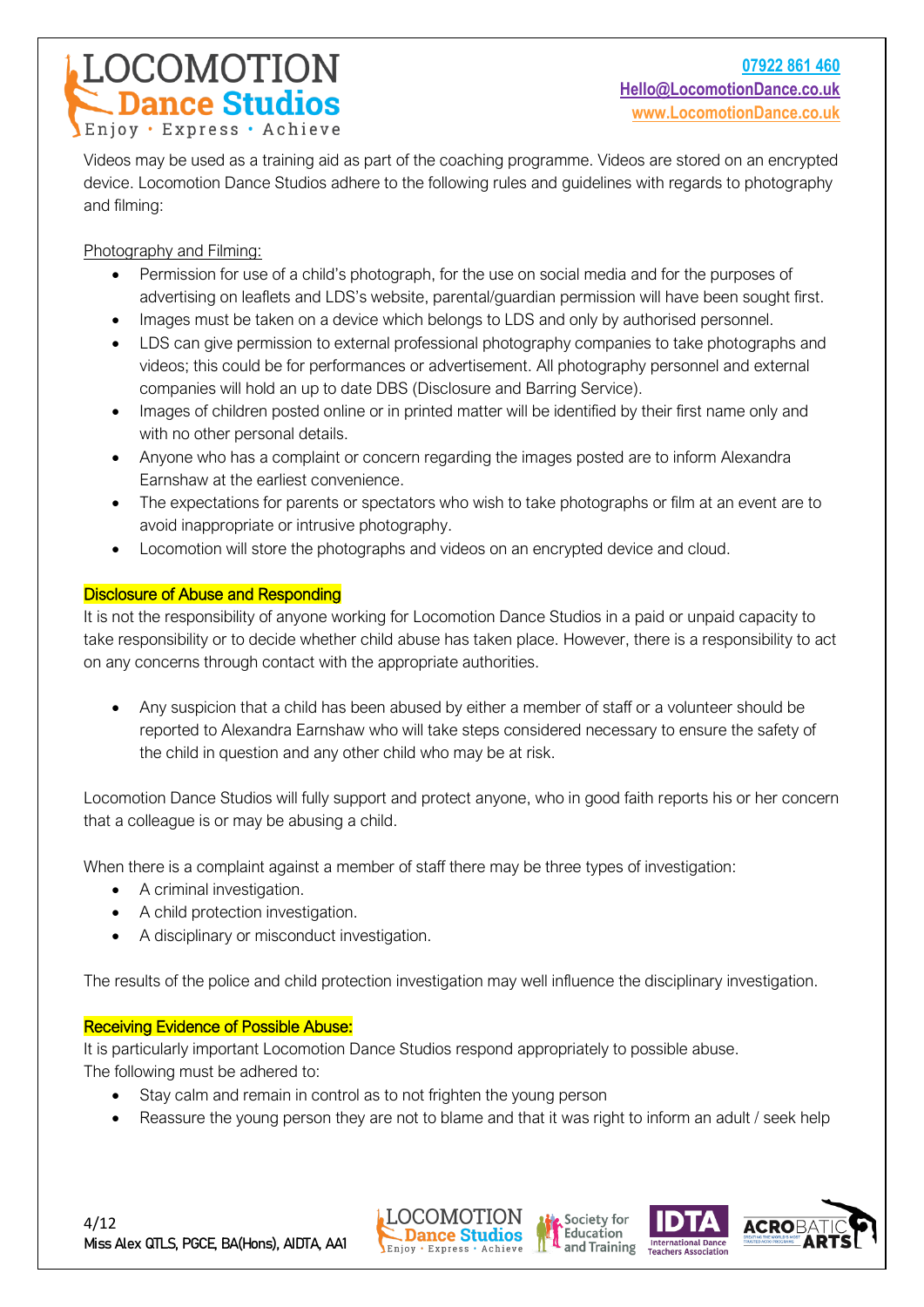OCOMOTION **Dance Studios** 

- Listen carefully to what has been said. Actively show the young person you are listening to them. Allow them to tell you at their own pace, only asking questions for clarification. Do not ask questions which could be deemed suggestive.
- Do not promise to keep the information a secret. Inform the young person you will speak to somebody who should be able to help.
- Reassure the young person they 'did the right thing' by telling you and tell them what to do next.
- Speak immediately with the person who oversees child protection.
- Safety of young people is paramount. If they need urgent medical attention, call an ambulance.

#### Recording the Information

The record must include the following:

- The young person's name, age, date of birth, home address and telephone number.
- Whether or not the person making the report is expressing their concern or someone else's.
- The nature of the allegation, including dates, times, names used and any other relevant information.
- A description of any visible bruising or injury; this including location, size etc.
- Any indirect signs such as behavioural changes.
- Details of witnesses to the incidents.
- The young person's account, if it can be given, of what has happened.
- Have the parents/guardians been contacted? If so, what has been said?
- Has anyone else been consulted? If so, record all details.
- Has anyone been alleged to be the abuser? If so, record details.
- The record will be stored securely and only share with those who need to know about the incident or allegation.

#### **BULLYING**

Bullying involves the persistent physical, verbal or mental abuse of another child or children.

#### Action to help the victim and prevent bullying

- Take all signs of bullying seriously.
- Encourage young people to speak and share their concerns.
- Help the victim to speak out and to tell the person in charge or someone in authority.
- Create an open environment.
- Investigate all allegations and take action to ensure the victim is safe.
- Speak with the victim and the bully/ies separately.
- Reassure the victim you can be trusted and will help them; never express you'll keep it a secret.
- Keep records of what is said (what happened by whom, when etc).
- Report any concerns to Alexandra Earnshaw.

#### Action towards bullies

- We intervene to stop the abuse.
- Talk with both the young person who is being bullied and the bully to gain an understanding and context of the incidents which have taken place
- Talk with the bully(ies) to gain their perception of the incident(s) and understand the consequences of their actions.
- Attempt to resolve underlying issues whilst addressing the extent of the physical and mental injuries







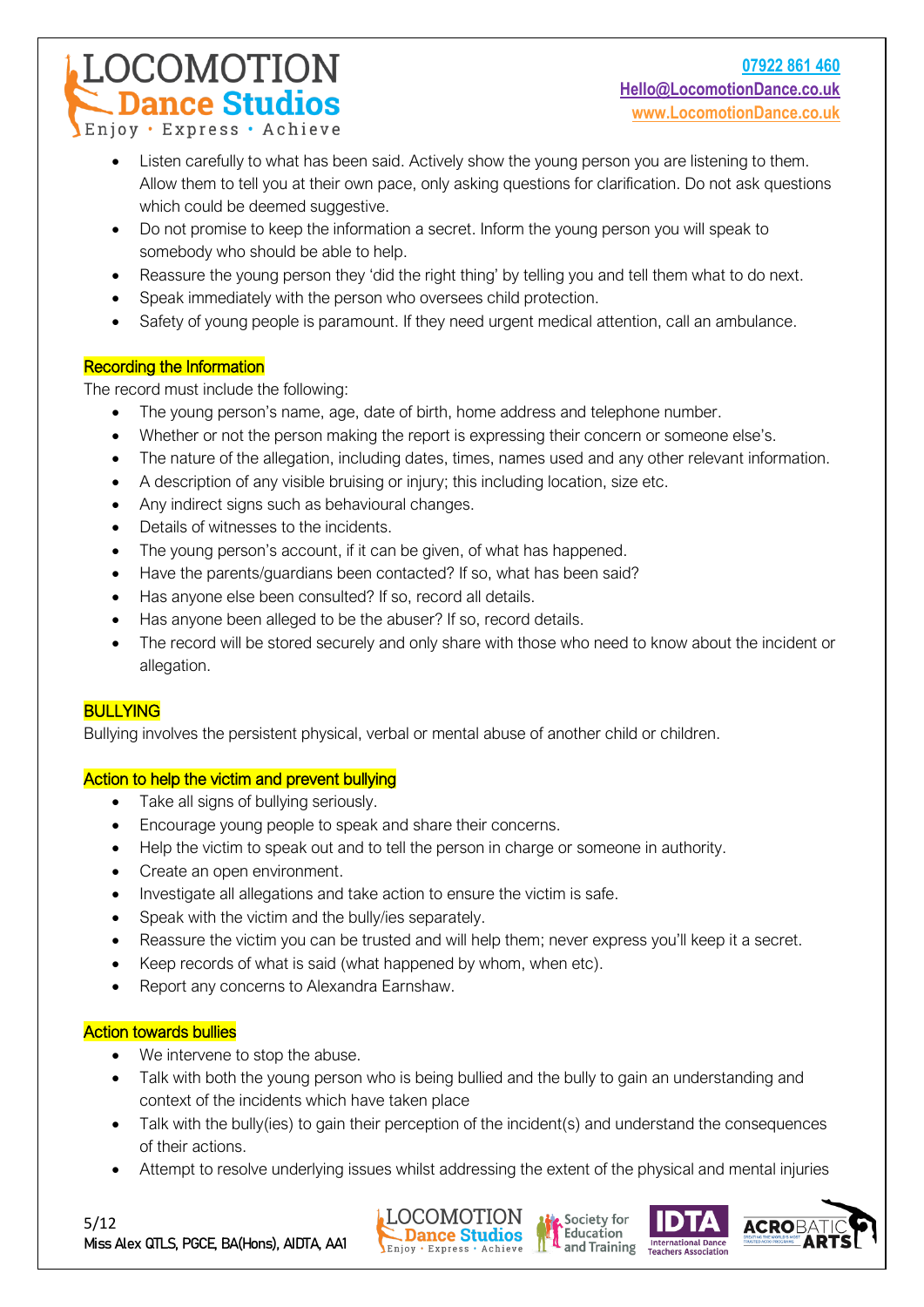#### **07922 861 460 [Hello@LocomotionDance.co.uk](mailto:Hello@LocomotionDance.co.uk) [www.LocomotionDance.co.uk](http://www.locomotiondance.co.uk/)**

Enjoy · Express · Achieve

Impose sanctions as necessary.

**DCOMOTION Dance Studios** 

- Encourage and support the bully/ies to change their behaviour and/or actions.
- Reassure the child who has been bullied.
- Inform the parents/guardian of both the victim and bully(ies).
- Provide support for the teacher of the victim.
- Hold meetings with the families to report on progress.
- Inform all appropriate members of the action taken.
- Keep a written record of action taken.
- We do not label children as 'bullies'

#### Reporting other incidents

If during the care of LDS the following occur, report immediately to Alexandra Earnshaw; parents/guardians of the young person must also be informed:

- A young person is accidentally hurt due to staff or volunteers' actions
- The young person is significantly and usually distressed
- The young person appears to be sexually aroused by the staff or volunteers' actions

#### **Accidents**

- To avoid accidents, chaperones and children will be advised of "house rules" regarding health and safety and will be notified of areas that are out of bounds. Children will be advised of the clothing and footwear appropriate to the work that will be undertaken.
- If a child is injured while in the care of Locomotion Dance, a designated first-aider will administer first aid and the injury will be recorded in the accident book. This record will be countersigned by the person with responsibility for child protection.
- If a child joins the production with an obvious physical injury a record of this will be made in the accident book. This record will be countersigned by the person with responsibility for child protection. This record can be useful if a formal allegation is made later and will also be a record that the child did not sustain the injury while participating in the production.

#### Accident Book

- The accident book is GDPR compliant and is kept with Alexandra Earnshaw
- All staff and adult volunteers know where it is kept and how to complete it.
- Once the accident has been recording, the page will be removed from the accident book and stored in a fire-retardant lock box.
- The accident book is reviewed at least termly to identify any potential or actual hazards.
- When there is an injury requiring a general practitioner or hospital treatment to a child, student, parent, volunteer, visitor etc. or where there is a death of somebody whilst attending LDS, we make a report to the Health and Safety executive using the format for the Reporting of Injuries, Diseases and Dangerous Occurrences.

#### First Aid and Medication

• At least one member of staff with current first aid training is on the premises or on an outing at any one time. The first aid qualification includes first aid training for infants and young children.







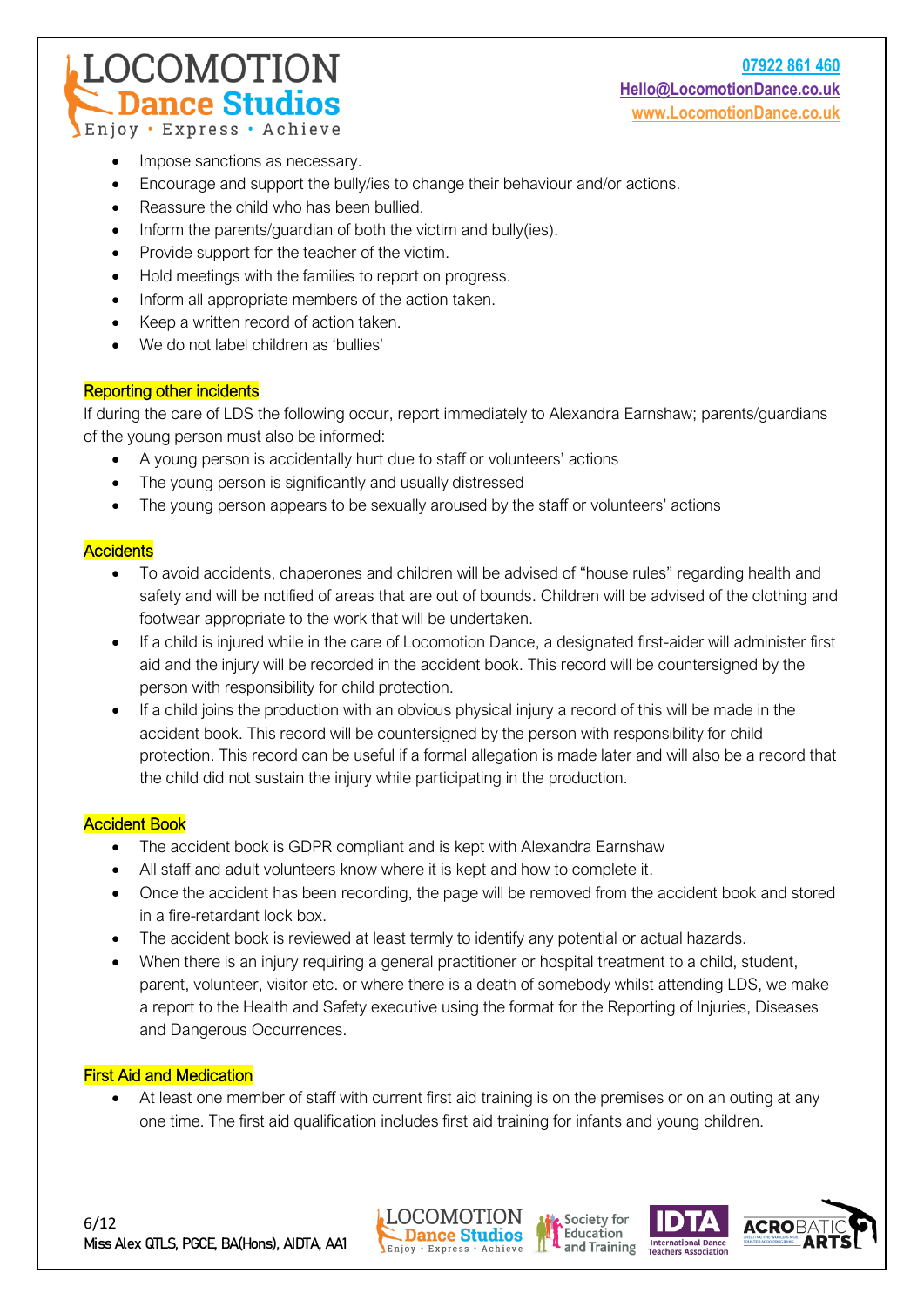OCOMOTION.

**Dance Studios** 

• At the time of admission to the school and by parents signing the registration form, parents/guardians are giving LDS permission to provide first aid seek emergency medical treatment if necessary

Our first aid kit:

- $\checkmark$  complies with the Health and Safety (First Aid) Regulations 1981.
- ✓ is regularly checked by a designated member of staff and re-stocked as necessary.
- $\checkmark$  is easily accessible to adults and is kept out of the reach of children.

#### DEALING WITH INCIDENTS

We meet our legal requirements for the safety of our employees by complying with RIDDOR (the Reporting of Injury, Disease and Dangerous Occurrences Regulations). We report to the Health and Safety Executive:

- any accident to a member of staff requiring treatment by a general practitioner or hospital; and
- any dangerous occurrences. This may be an event that causes injury or fatalities or an event that does not cause an accident but could have done, such as a gas leak.
- any dangerous occurrence is recorded in our Incident Book. See below.

#### Our Incident Book

We keep an incident book for recording incidents including those that that are reportable to the Health and Safety Executive as above. These incidents include:

- break in, burglary, theft of personal or the school's property;
- fire, flood, gas leak or electrical failure;
- attack on member of staff or parent on the premises or nearby;
- any racist incident involving a staff or family on the centre's premises;
- death of a child, and
- a terrorist attack, or threat of one.
- In the incident book we record the date and time of the incident, nature of the event, who was affected, what was done about it - or if it was reported to the police, and if so a crime number. Any follow up, or insurance claim made, should also be recorded.
- In the unlikely event of a terrorist attack we follow the advice of the emergency services regarding evacuation, medical aid and contacting children's families. Our standard Fire Safety Policy will be followed, and staff will take charge of the children. The incident is recorded when the threat is averted.
- In the unlikely event of a child dying on the premises, the emergency services are called, and the advices of these services are followed.
- The incident book is not for recording issues of concern involving a child. This is recorded and attached to the child's registration form.

#### Recruitment: Staff and Volunteers

Locomotion Dance Studios recognises that anyone may have the potential to abuse children in some way and that all reasonable steps are taken to ensure that unsuitable people are prevented from working with children. When undertaking pre selection checks the following should be included:

- All volunteers/staff must have a valid Disclosure and Baring Service check (formerly known as CRB)
- All volunteers / staff must have a valid safeguarding certificate
- Evidence of identity (passport or driving licence with photo)







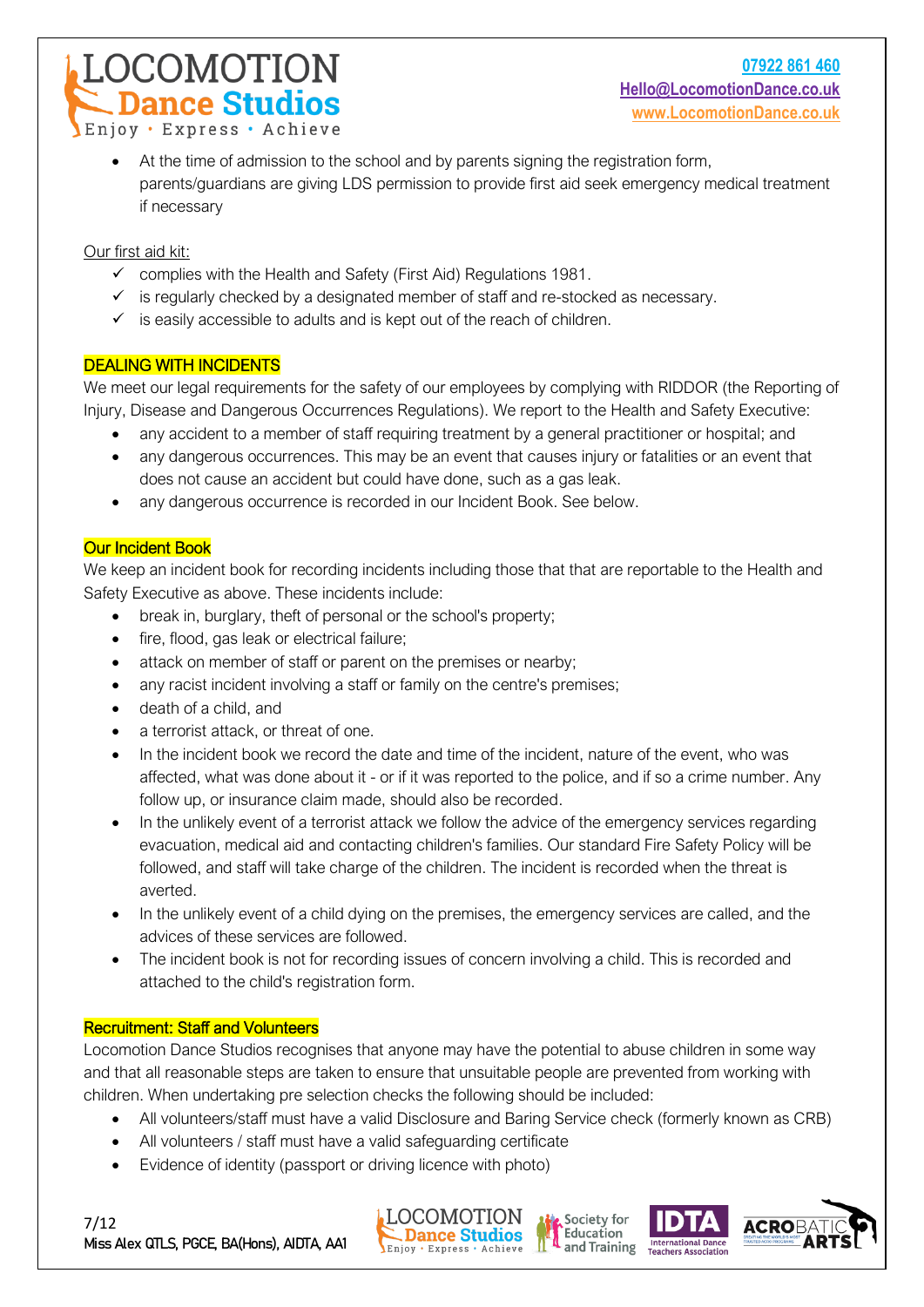OCOMOTION.

**Dance Studios** 

• References from two previous employers. Where this is not possible due to employment not previously being undertaken, a school/college reference is required.

#### Disclosure Baring Service

Locomotion Dance believes it is in its best interests to obtain a DBS (formally CRB) for chaperones or other personnel, it will inform the individual of the necessary procedures and the level of disclosure required.

- A Standard disclosure will apply for anyone with supervised access to children.
- An Enhanced disclosure will be required for anyone with unsupervised access.
- Locomotion Dance will maintain confidentiality for the handling of disclosure information.
- Locomotion Dance will ensure that information contained in the disclosure is not misused.

#### **Chaperones**

- Licensed Chaperones will be appointed to care for the children during the production process. By law, the chaperone is acting in loco parentis and should exercise the care which a good parent might be reasonably expected to give to a child. The maximum number of children in the chaperone's care shall not exceed 12.
- Potential chaperones will be required to supply photographic proof of identity (eg. passport, driving licence) and two references from individuals with knowledge of their previous work with children, unless already well known to KR Dance. They will also be asked to sign a declaration stating that there is no reason why they would be considered unsuitable to work with children.
- Chaperones will be made aware of the Child Protection Policy and Procedures.
- Chaperones will not usually have unsupervised access to children in their care.
- Where chaperones are not satisfied with the conditions for the children, they should bring this to the attention of the producer. If changes cannot be made satisfactorily, the chaperone should consider not allowing the child to continue.
- If a chaperone considers that a child is unwell or too tired to continue, the chaperone must inform the producer and not allow the child to continue.
- Under the Dangerous Performances Act, no child of compulsory school age is permitted to do anything which may endanger life or limb. This could include working on wires or heavy lifting. Chaperones should tell the producer to cease using children in this way and should contact the local authority.
- During performances, chaperones will be responsible for meeting children at the stage door and signing them into the building.
- Children will always be kept together except when using separate dressing rooms.
- Chaperones will be aware of where the children are, always.
- Children are not to leave the theatre unsupervised by chaperones unless in the company of their parents.
- Children will be adequately supervised while going to and from the toilets.
- Children will not be allowed to enter the adult dressing rooms.
- Chaperones should be aware of the safety arrangements and first aid procedures in the venue and will ensure that children in their care do not place themselves and others in danger.
- Chaperones should ensure that any accidents are reported to and recorded by the Appointed First aider and Child protection officer.







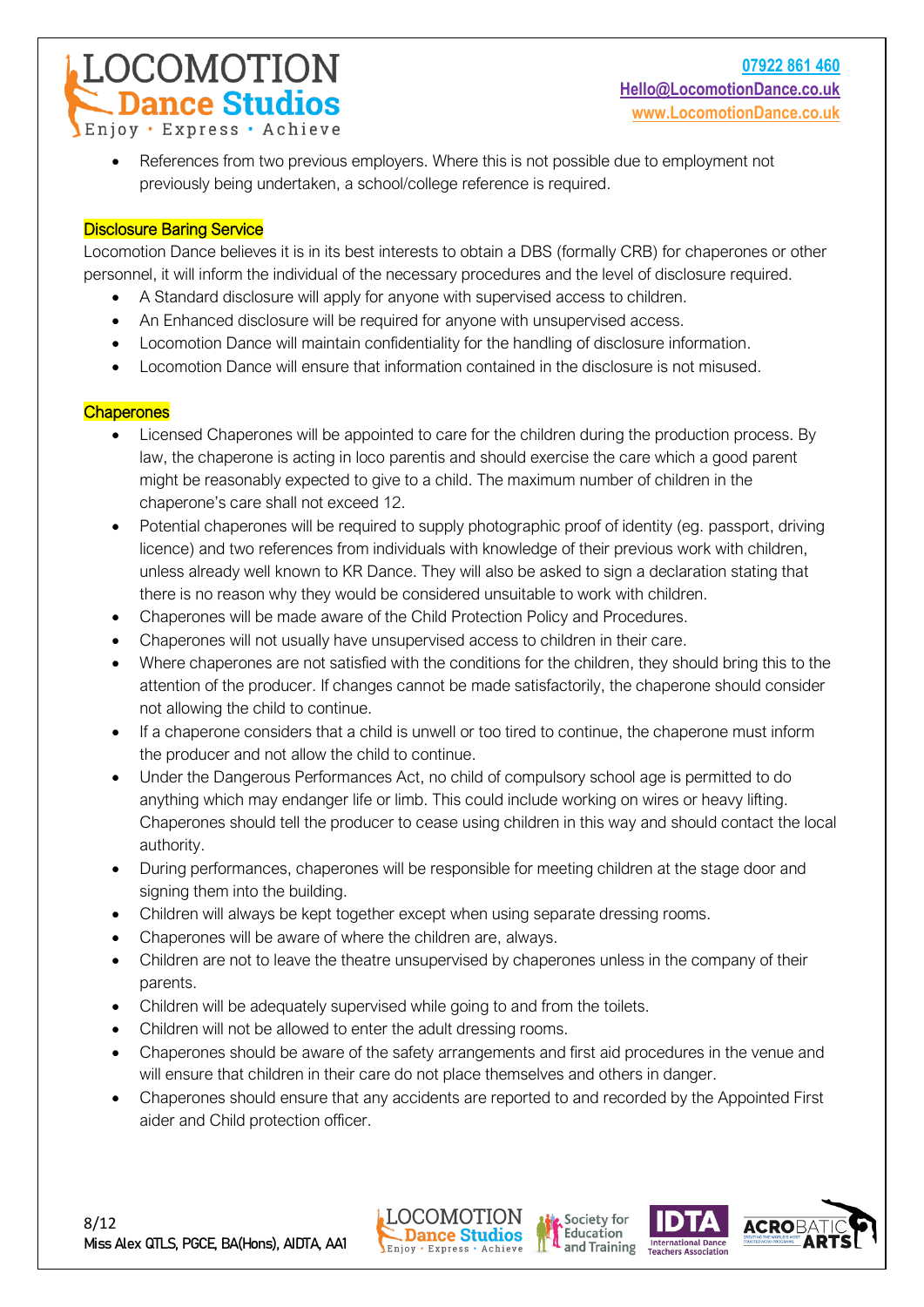## **COMOTION Dance Studios**

Enjoy · Express · Achieve

- Chaperones should examine accident books each day. If an accident has occurred, the producer is not allowed to use that child until a medically qualified opinion has been obtained (not just the word of the parent or child).
- Chaperones should have written arrangements for children after performances. If someone different is to collect the child, a telephone call should be made to the parent to confirm the arrangements.
- Children should be signed out when leaving and a record made of the person collecting.
- If a parent has not collected the child, it is the duty of the chaperone to stay with that child.

### **Covid-19 Safeguarding, Wellbeing and Support**

It is everyone's responsibility to safeguard our children, young people and other adults!

The coronavirus outbreak may have caused significant mental health or wellbeing difficulties for some children and they may be at increased risk of harm or abuse. Due to current circumstances, vulnerable children may have become isolated, meaning that the family, community and professional networks they usually rely on may be unavailable or hard to access. Therefore, it is important as a school we are aware of safeguarding, its purpose, and the signs to look out for. These include:

- unusual injuries, including bruises, burns, fractures, bite marks or signs of self-harm
- consistently poor hygiene, poor living conditions or inappropriate clothing
- communicating aggressively or using sexual language
- appearing withdrawn, guarded, anxious or frightened, particularly around certain individuals,

#### **Supporting a Child's Wellbeing**

Upon returning to lessons, we will continue to support our children and will provide opportunities for the children to talk about their experiences, giving support where necessary. We will also provide 'catch up chats' during lessons on relevant topics, for example, mental wellbeing and staying safe.

#### **Supporting Adults Who Are Working from Home**

Many adults are working from home which can create an array of barriers such as becoming socially isolated or feeling unable to complete their work-role due to the distractions of home-life. This is understandable and we are here to support you. As a school, it is essential we 'look out' for other adults and ensure we promote positive mental health. **Below are 13 points which can assist with and promote positive mental health.**

#### **13 points - Positive mental health.**

- Be aware of employment rights as these may change due to the change in work setting.
- Stay connected with others such as by social media or video calls.







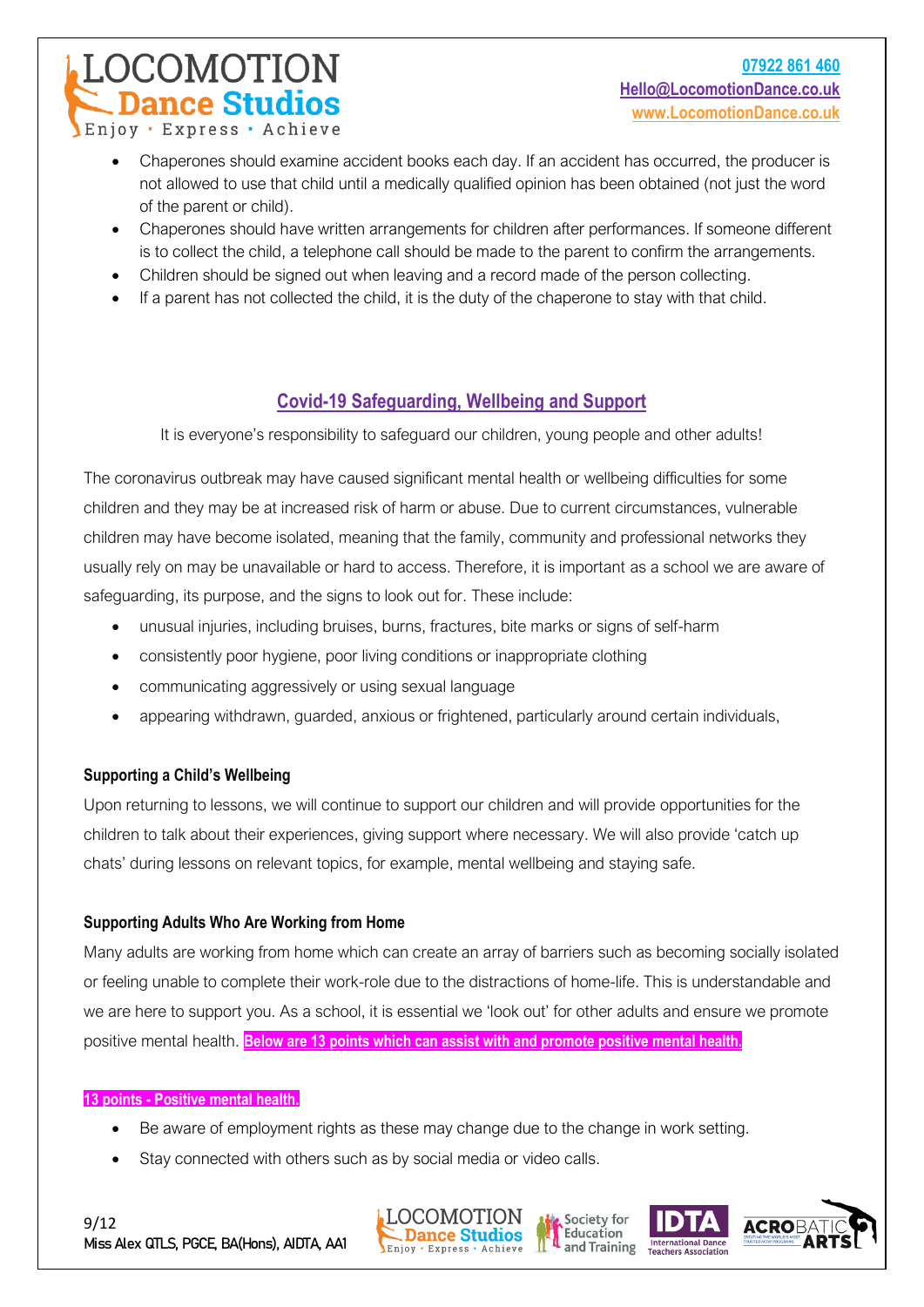### **COMOTION Dance Studios**

Enjoy · Express · Achieve

- Speak up about worries so that they do not start to impact wider feelings and behaviour.
- Stay physically active, even if this is just for a short time every day.
- Take time to go outside, ideally this should be several times per day.
- Try not to watch too much of the news, as this can be a great source of anxiety.
- Carry on doing things that bring enjoyment.
- Take time to relax.
- Create and stick to a new daily routine.
- Ensure that sleeping patterns remain consistent.
- Create a designated work space.
- Set house rules if there are other people in the household.
- Have a clear start and end to the working day.

#### **Resources To Help Children Learn About Coronavirus And How To Keep Themselves And Others Safe**

The following links may be helpful in supporting our children to learn about coronavirus (COVID-19) and promoting safety measures, such as frequent handwashing. Talking to Children about [COVID-19](https://www.brighthorizons.com/family-resources/talking-to-children-about-covid19) Horrid [hands](https://e-bug.eu/junior_pack_ks1.aspx?cc=eng&ss=2&t=Horrid%20Hands) Super [sneezes](https://e-bug.eu/junior_pack_ks1.aspx?cc=eng&ss=2&t=Super%20Sneezes) Hand [hygiene](https://e-bug.eu/junior_pack.aspx?cc=eng&ss=2&t=Hand%20Hygiene) [Respiratory](https://e-bug.eu/junior_pack.aspx?cc=eng&ss=2&t=Respiratory%20Hygiene) hygiene [Microbe](https://e-bug.eu/lang_eng/UK%20KS1%20Pack/Microbe%20Mania/Microbe-Mania-Poster.pdf) mania

#### **Conclusion**

By attending lessons at Locomotion Dance Studios, you agree to take full responsibility for your personal health, hygiene and assuring the safety of others in attendance. We strongly advise those deemed as high risk to avoid attending the studios, and should you choose to attend, you do so at your own risk. This is uncharted territory and we are learning as we go. If you have any feedback, thoughts, or concerns, as ever, I would welcome the opportunity to speak with you.

#### **USEFUL LINKS**

[https://www.gov.uk/government/publications/guidance-for-parents-and-carers-of-children-attending-out-of-school](https://www.gov.uk/government/publications/guidance-for-parents-and-carers-of-children-attending-out-of-school-settings-during-the-coronavirus-covid-19-outbreak/guidance-for-parents-and-carers-of-children-attending-out-of-school-settings-during-the-coronavirus-covid-19-outbreak)[settings-during-the-coronavirus-covid-19-outbreak/guidance-for-parents-and-carers-of-children-attending-out-of](https://www.gov.uk/government/publications/guidance-for-parents-and-carers-of-children-attending-out-of-school-settings-during-the-coronavirus-covid-19-outbreak/guidance-for-parents-and-carers-of-children-attending-out-of-school-settings-during-the-coronavirus-covid-19-outbreak)[school-settings-during-the-coronavirus-covid-19-outbreak](https://www.gov.uk/government/publications/guidance-for-parents-and-carers-of-children-attending-out-of-school-settings-during-the-coronavirus-covid-19-outbreak/guidance-for-parents-and-carers-of-children-attending-out-of-school-settings-during-the-coronavirus-covid-19-outbreak)

<https://www.gov.uk/guidance/coronavirus-covid-19-safer-travel-guidance-for-passengers>

<https://www.gov.uk/coronavirus>

<https://www.nhs.uk/conditions/coronavirus-covid-19/>

[https://www.gov.uk/guidance/working-safely-during-coronavirus-covid-19/providers-of-grassroots-sport-and-gym](https://www.gov.uk/guidance/working-safely-during-coronavirus-covid-19/providers-of-grassroots-sport-and-gym-leisure-facilities)[leisure-facilities](https://www.gov.uk/guidance/working-safely-during-coronavirus-covid-19/providers-of-grassroots-sport-and-gym-leisure-facilities)

10/12 Miss Alex QTLS, PGCE, BA(Hons), AIDTA, AA1







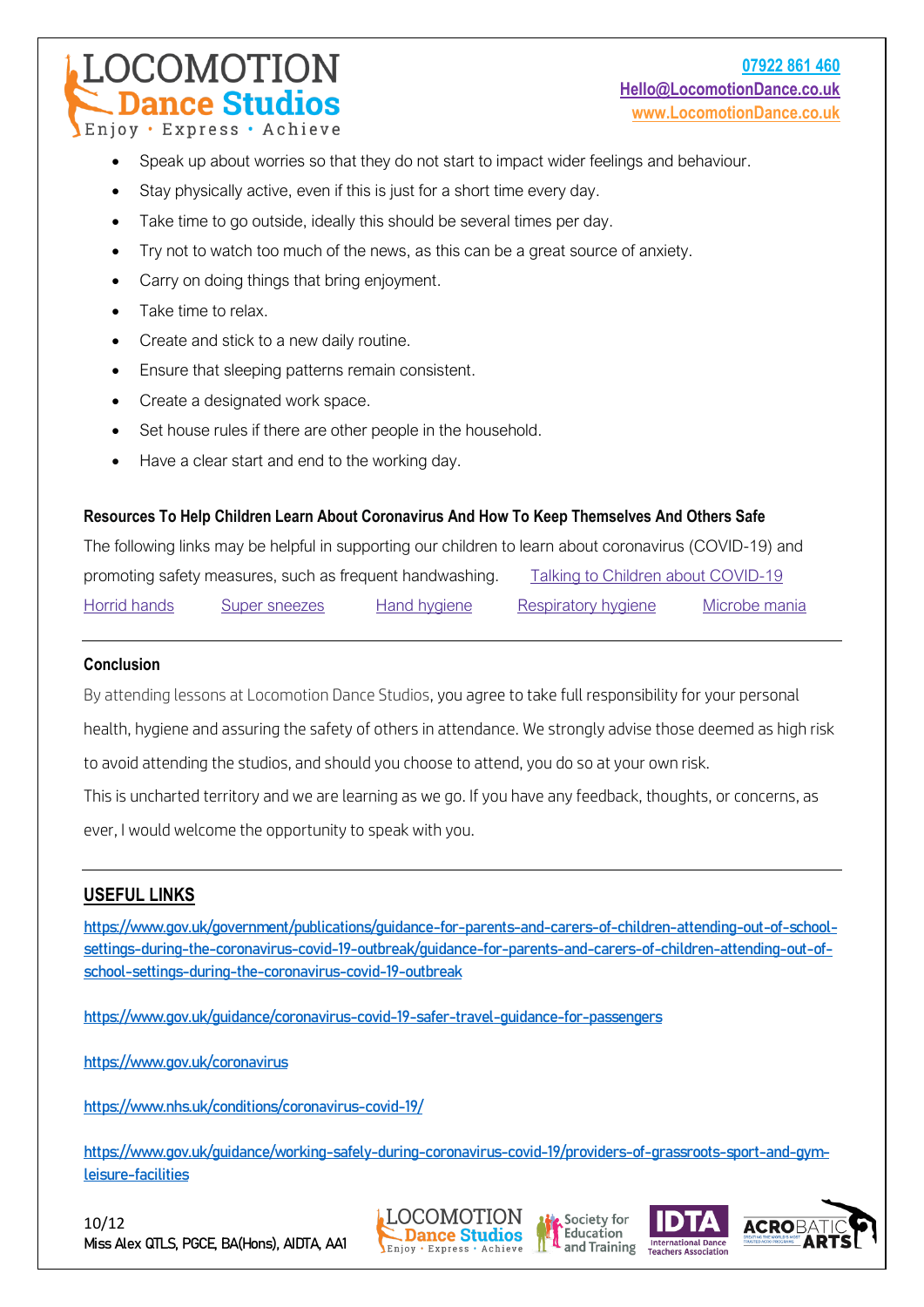

[https://www.gov.uk/government/publications/covid-19-guidance-for-the-safe-use-of-multi-purpose-community](https://www.gov.uk/government/publications/covid-19-guidance-for-the-safe-use-of-multi-purpose-community-facilities/covid-19-guidance-for-the-safe-use-of-multi-purpose-community-facilities)[facilities/covid-19-guidance-for-the-safe-use-of-multi-purpose-community-facilities](https://www.gov.uk/government/publications/covid-19-guidance-for-the-safe-use-of-multi-purpose-community-facilities/covid-19-guidance-for-the-safe-use-of-multi-purpose-community-facilities)

<https://www.gov.uk/guidance/working-safely-during-coronavirus-covid-19/performing-arts>

**--------------------------------------------- END OF POLICY ---------------------------------------------**

Declaration of Agreement

This policy will be reviewed August 2021 or before, should there be a change in legislation. By signing this document, I agree to adhere by this policy whilst undertaking paid / voluntary work for Locomotion Dance Studios.

#### PRINCIPAL – ALEXANDRA LEIGH EARNSHAW

tamhan

\_\_\_\_\_\_\_\_\_\_\_\_\_\_\_\_\_\_\_\_\_\_\_\_\_\_\_\_

Signed **Printed ALEXANDRA EARNSHAW** 

Date 04.09.2021

Declaration of Agreement

This policy will be reviewed September 2022 or before, should there be a change in legislation. By signing this document, I agree to adhere by this policy whilst undertaking paid / voluntary work for Locomotion Dance Studios.

#### STAFF, VOLUNTEERS, CHAPERONES & STUDENT ASSISTANTS

| <b>Name Printed</b> | Position in LDS | Signed | Date |
|---------------------|-----------------|--------|------|
|                     |                 |        |      |
|                     |                 |        |      |
|                     |                 |        |      |
|                     |                 |        |      |
|                     |                 |        |      |
|                     |                 |        |      |
|                     |                 |        |      |
|                     |                 |        |      |